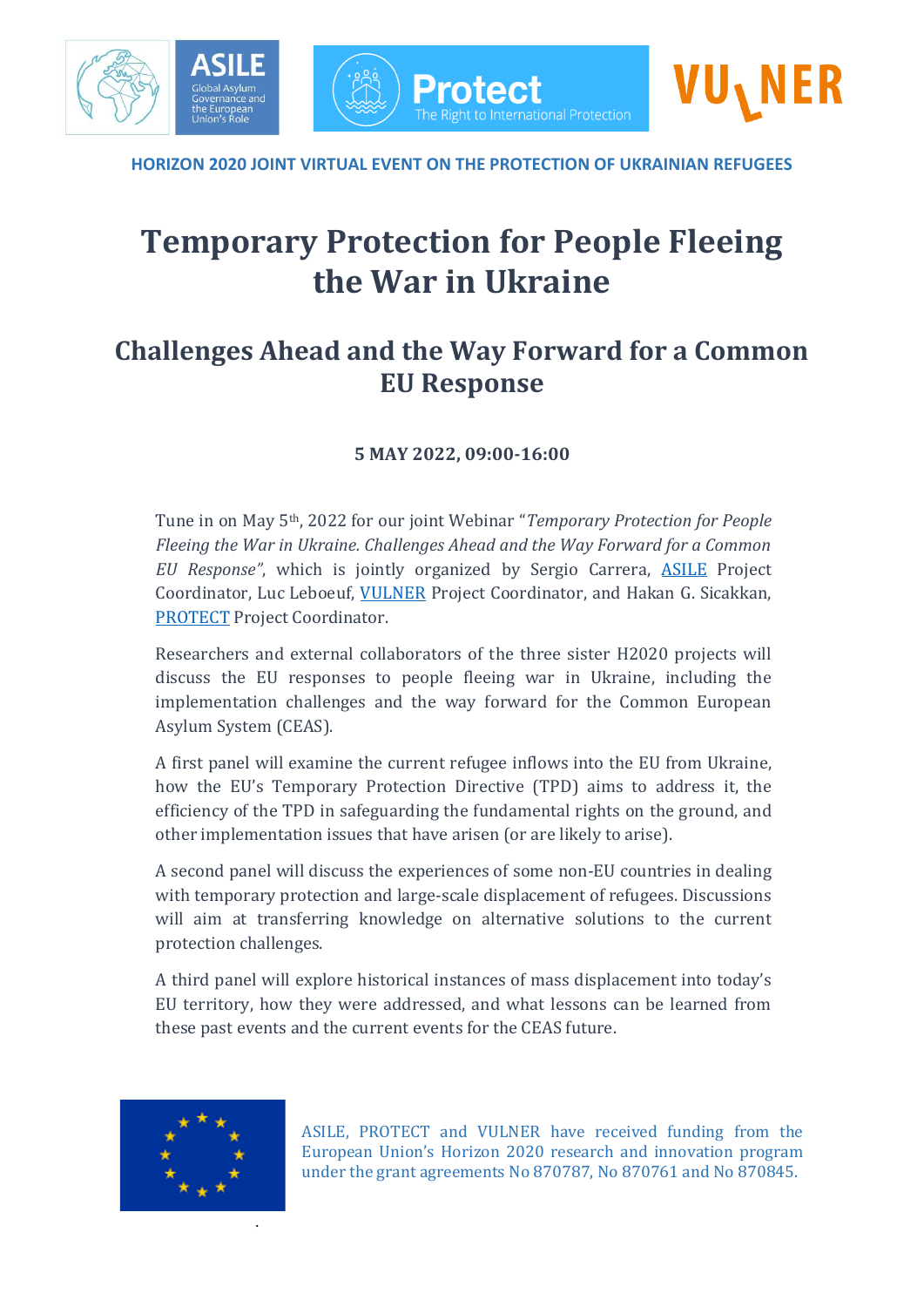

**Protect** 

The Right to International Protection

## **PROGRAMME**

#### **9.00 – 9.15 -** *Opening and Welcome* **– Michael Moschovakos (European Commission) & ASILE, PROTECT and VULNER Project Coordinators**

#### **9.15 - 11.00 The Activation and Implementation of the Temporary Protection Directive (TPD)**

This Opening Panel discusses the current refugee inflows into the EU, including the current situation in the Czech Republic, Hungary, Poland, and Romania, and zooms into the TPD implementation challenges. Key issues include: the TPD personal scope of application, the relationship between the TPD and the asylum system, the free movement of TPD beneficiaries across the EU, the specific needs of the most vulnerable persons, and the protection against human trafficking and exploitation. The Panel puts these issues in relation to human rights and refugee protection standards, and the UN Global Compacts for Migration and on Refugees.

*Chair:* Hakan G. Sicakkan (PROTECT, University of Bergen)

- Meltem Ineli Ciger (ASILE, Süleyman Demirel University)
- Elspeth Guild (PROTECT, Queen Mary University of London)
- Letizia Palumbo (VULNER, Ca' Foscari University)
- Boldizsar Nagy (Central European University)

#### *Discussants:*

- Cecilia Verkleij (EC, DG HOME, Deputy Head of Unit, Asylum Unit)
- Christine Sidenius (Greens/EFA European Parliament)

Q/A Session

**11.00 - 11.15 – Break**

.

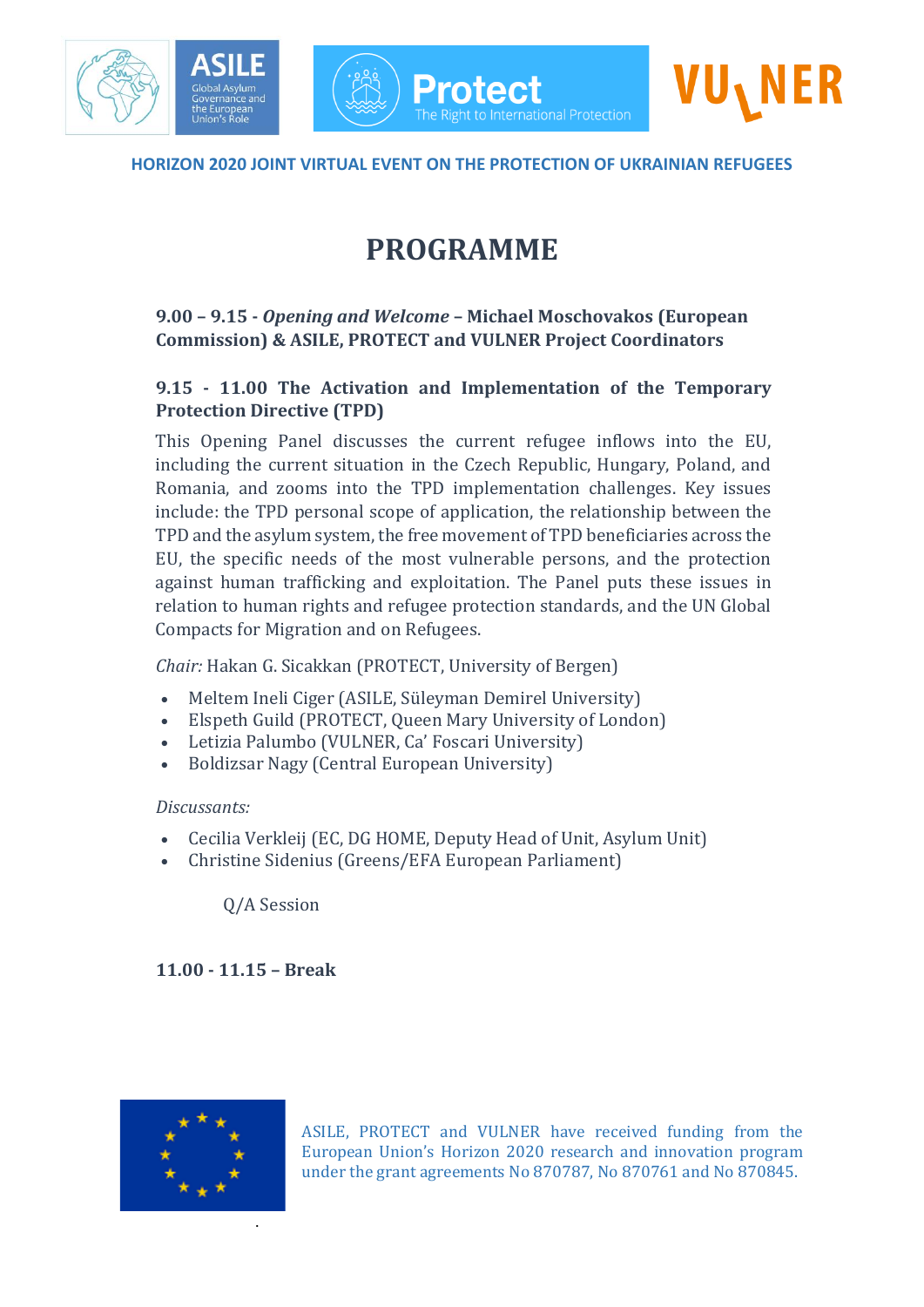#### **HORIZON 2020 JOINT VIRTUAL EVENT ON THE PROTECTION OF UKRAINIAN REFUGEES**

#### **11.15 - 13.00 Lessons Learned and Key Findings from Other World Regions**

This Panel focuses on lessons to be learned from temporary protection policies applied to large-scale displacement outside the EU. Key issues include: security of residence, family life, access to decent work, the specific protection needs of vulnerable groups and persons, as well as how these issues relate to the UN Global Compacts for Migration and on Refugees.

*Chair:* Cathrine Brun (VULNER, Centre for Lebanese Studies)

- Jo Vearey (PROTECT, University of Witwatersrand)
- Leiza Brumat (ASILE, Eurac research & MPC-EUI)
- Luisa Feline Freier (Universidad del Pacífico Lima, Peru)
- Lewis Turner (ASILE, Newcastle University)
- Sophie Nakueira (VULNER, Max Planck Institute for Social Anthropology)

#### *Discussants:*

- Luca Lixi (EEAS)
- Cecilia Vejby Andersen (DRC)

Q/A Session

#### **13.00 - 14.15 - Lunch Break**



.